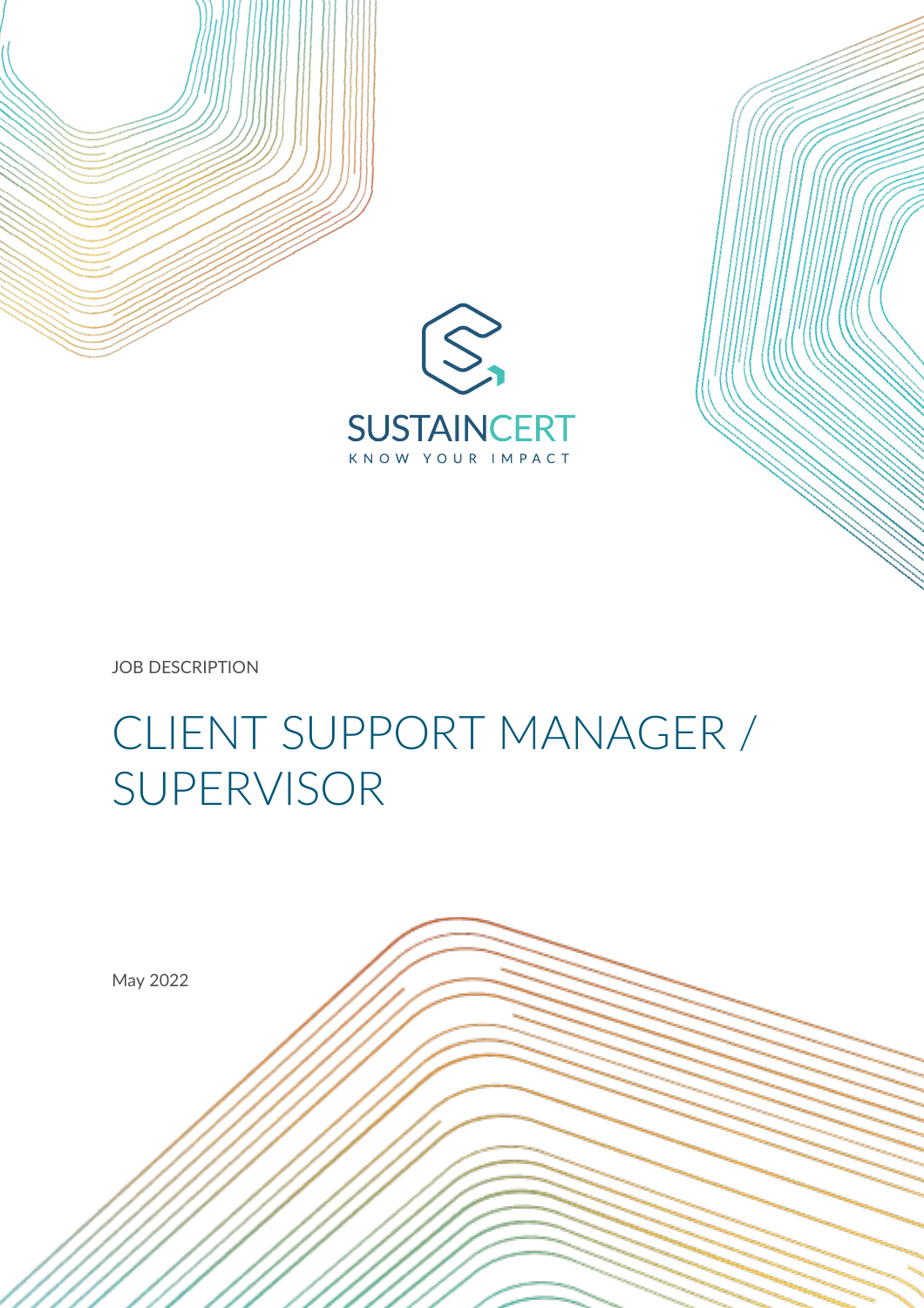

The CSM Supervisor will be responsible for ensuring the best first line support to our users and clients as well as the continuous service improvement in agile fashion of a multi-tier support structure for our clients in close collaboration with Quality, Business Development, Product and other teams

## 1. ABOUT SUSTAINCERT

At SustainCERT, we help quantify and report on the social and environmental impacts from a wide range of sustainability interventions. Our role is to provide robust evidence of progress towards our collective sustainability goals and ensure climate pledges bring real, meaningful impact on the ground.

We deploy technology to create the next-generation of impact accounting and improve the way carbon emissions are measured, reported and verified: More simplicity, more affordability, more efficiency and always the best level of accuracy and credibility.

We are on a mission to mainstream best-practice for the benefit of all – businesses, people and the planet.

### 2. ABOUT THE POSITION

Reporting to the Senior Operations Manager, the role will be responsible for ensuring the best first line support to our users and clients as well as the continuous service improvement in agile fashion of a multi-tier support structure for our clients in close collaboration with Quality, Business Development, Product and other teams.

Come join our team of mission-driven individuals with big ideas, tireless optimism and the belief that our work can change the world.

### 3. PRIMARY RESPONSIBILITIES AND TASKS

First line support:

- Manage a small team of two Client support agents including capacity and workload planning
- Provide periodical (monthly, quarterly) update on service performance based on the company KPIs
- Take ownership and improve the current client satisfaction measurement
- Implementing and developing proper documentation to support the multi-tier structure of the client support centre
- Support new iser onboarding and new training material development

Ensure continuous process improvement: